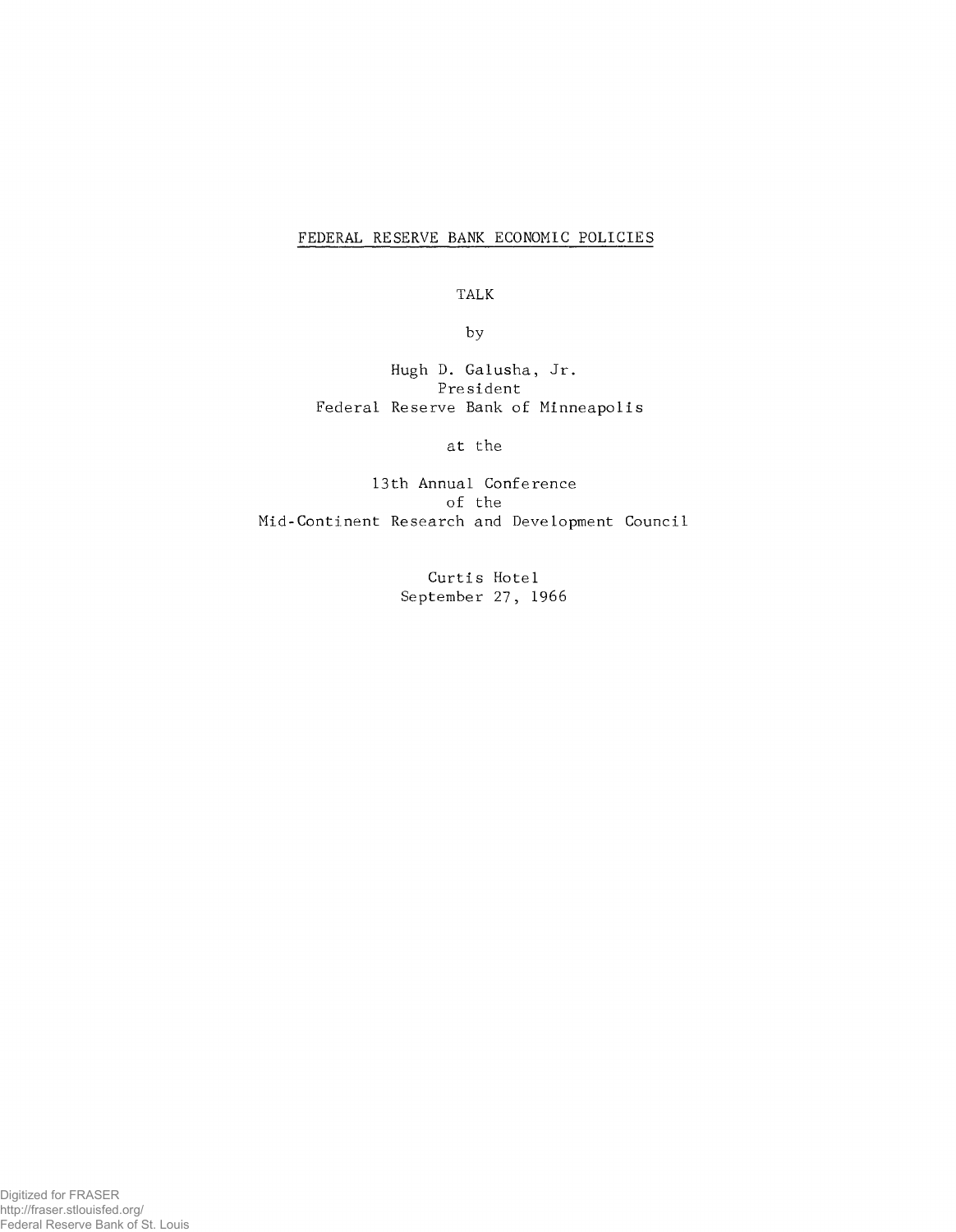## FEDERAL RESERVE BANK ECONOMIC POLICIES

**My topic has been listed as "Federal Reserve Bank Economic Policies'\* , and so has Dr. Struble's. I have assumed this would have primary reference to national monetary policy. Now obviously a full hour on this subject would tax both your patience and your credulity, so I am relinquishing any claim on this topic to Dr. Struble. As a visitor to Minneapolis, he is entitled to speak in an area of his particular competence without having all the good lines preempted by a native of his host city - and as an audience, you are entitled to a discussion** of this absorbing subject by an informed and perceptive analyst instead of a be**wildered and dispirited participant who has been lost in the forest so long he is no longer aware of either the forest or the trees.**

**Instead - and without consulting the program committee, I have chosen this forum to unburden myself of some thoughts about developing a pattern for economic growth. It seems to me that the Ninth Federal Reserve District affords an unusually good laboratory. Although the district is huge - 1800 miles by 450 both industry and population are scattered thinly enough to be fully exposed. Skews which develop in the application of broad national policies can be more easily observed - needs and aspirations have a special dimension.**

**I am not unduly disturbed by the questions about Federal Reserve Bank district lines. These are as good as any, I suspect. Efforts to establish geographically described districts that will encompass any more than the roughest kind of economic homogeneity are not going to be successful. Even in the Ninth District, economic activities are surprisingly diverse. Broad categories of similarities lose significance when specific areas, geographic or economic, are under examination. There are three EDA regions presently in the discussion stage for states and parts of states in the western half of the district, with considerable overlap geographically. There is one involving parts of three states in**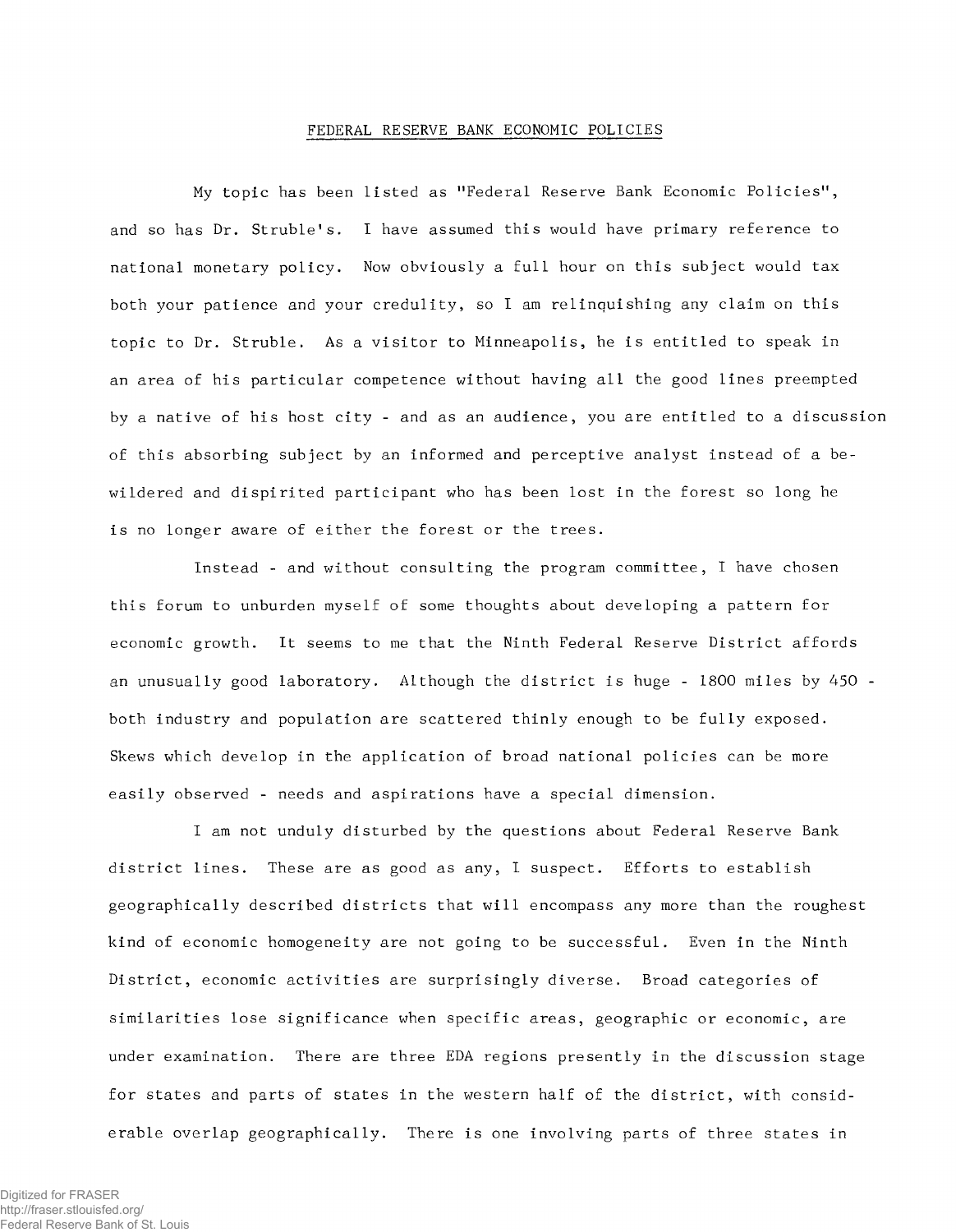**the eastern part of the District. Political alliances and personal interests of the proponents seem to be stronger than economic parallels.**

**The proliferation of districts, for whatever purpose, seems inefficient and wasteful, and especially so when economic intelligence is a prerequisite to decision making. It was for this reason that the region of the Upper Midwest Research and Development Council was made coterminous with the Ninth Federal Reserve District. Channels of communication, even though not of the best perhaps, have considerable justification from their existence and history. Split states particularly present very difficult patterns. We have worked out a certain modus vivendi over the years, but to start again and again with additional fragmentation is hardly calculated to make the problem easier.**

**Then, too, these patterns of economic activity have a habit of shifting about. If Appalachia, for example, presently has validity as a region because of its depressed condition, then what happens to it when it is brought up to the average standards of the United States? It, therefore, seems obvious that before we complicate further the pattern of regional economic research, let's look at what we have. The Federal Reserve Bank districts are in existence. They have patterns of research built up over years - plain old number gathering, if you will - that have great usefulness.**

**A great deal is known about this district - far more than is currently being used, and more is being added all the time. The problems uncovered have piled up to awesome proportions - the pile is now seIf-generating - it is of such proportions the zealous researcher can happily, if not profitably, spend his time researching the research.**

**If sheer weight of research were sufficient, this district should be a model of economic growth and wisdom. But it is not. We are about on a par with national economic levels in the major indices - no better - and if we are**

- 2 -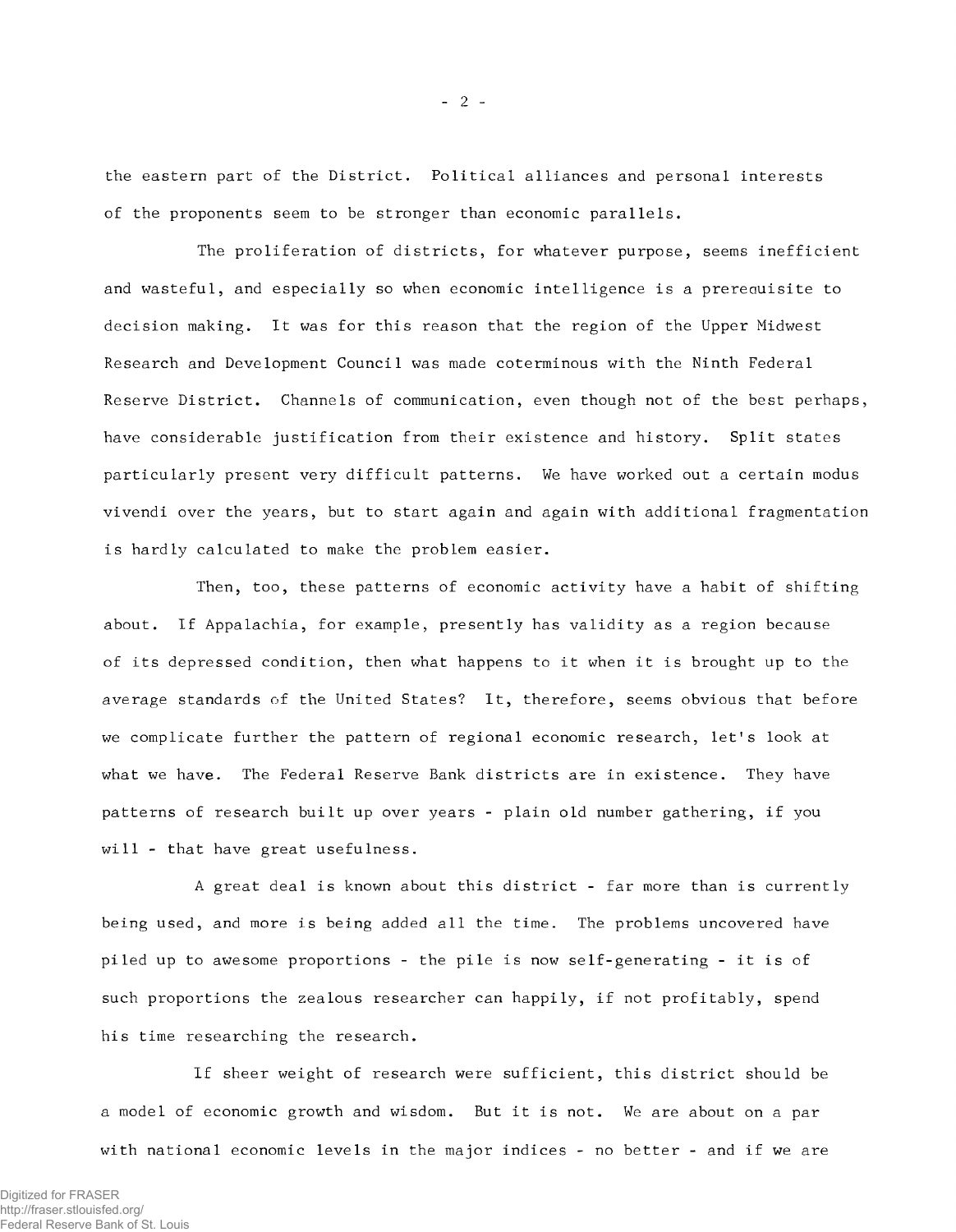**no worse, credit is not due to consciously directed effort, but to the war in Viet Nam; good weather, crops, and prices; and the general level of industrial demand. There is no reason to expect, that absent a change in the neutral factors, we will not revert to our historical pattern of lagging the nation, going a little deeper into the troughs, and not ouite so high on the upside.**

**What is needed? There are at least these three courses of action: Comprehending the other two is the first - communication. Main Street has not been mobilized. Concern is generally found - usually of a simplistic order of what we need is a new plant - preferably General Electric or U. S. Steel. With this concern, the individual is able to leapfrog over all the immediate problems outside his door. Schools, streets, the local regulatory climate, can be comfortably forgotten in the assurance of success when the new plant comes in. Money that could much better be applied by the contributor himself is channeled into a business development effort of the chamber and spent in usually fruitless efforts to attract a major industry. Industrial parks with the grading and utilities done, credit and a favorable pattern of local regulation, an orderly plan for city expansion and improvement geared to a realistic tax base. These take time - seeming eons of time - spent in community meetings where the compromises between the conflicting demands and desires of the community are beaten out. But it is hard going for an impatient people to go this route - yet is there any other? The best research effort, the results of which are not communicated, is a useless academic exercise in this field, at any rate.**

**It has become increasingly popular to blame the inertia of the business community, the unwillingness of the farmer to participate in the total community effort. This criticism may have some justification, but the researcher, the professional planner, has the major burden. There is a basic goodwill, a basic concern, among the members of the business and farming communities. The missing**

- 3 -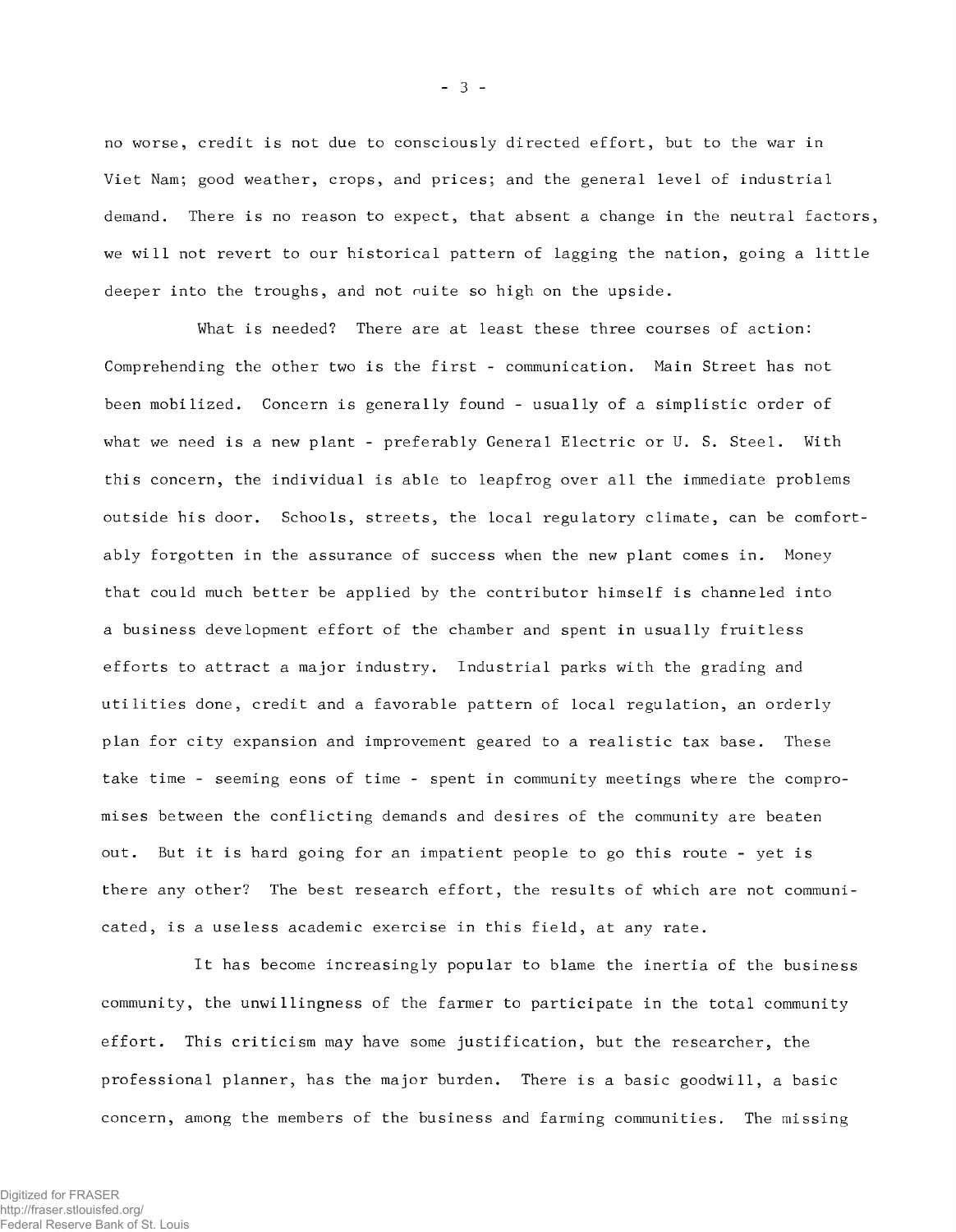**bridge is the communicator - the person who makes the research intelligible to the layman, in the process of which it becomes useful to the local leaders who can act effectively on their own behalf.**

**The second area of effort is in the area of political organization. After the recent Minnesota primary this might seem an obvious indiscretion like talking of a halter in the house of a man who has been hanged. I am not referring to political organization in a narrow party sense, though, but in the larger sense of the body of ordinances, regulation, and statutes which have spawned the bewildering complex of state and local political entities. This pattern, which in large measure is part of our Anglo-Saxon inheritance, may have been a useful one somewhere, sometime, but has little merit today. Its impact on the rate of industrial growth cannot be measured, but that it is considerable** cannot be contested. "Fiscal drag" is a term of popular usage - "tdmg drag" is its local counterpart - the "tdmg" standing for "too damn much government".

**Instead of serving as the lubricant of society, local government has become the glue. Zoning regulations and tax structures are just two of the more sticky areas.**

**Not only is the legal pattern of regulation calculated to deter all but the valiant, but the attitude that accompanies their enforcement is not designed to minimize their impact. It is tragic that the disposition to make the nnovel, social, and economic experiments11 Judge Brandeis spoke about as such an important part of our political heritage has been surrendered along with a substantial part of the national tax base to the federal government. The problem with this surrender has been that broad innovative programs on a national basis have a distressing philosophic resemblance to the bed of Procrustes when regionally or locally applied. Of more than passing interest to me, then, was the clipping from the Seattle Post-Intelligencer of September 24, 1966, sent me by**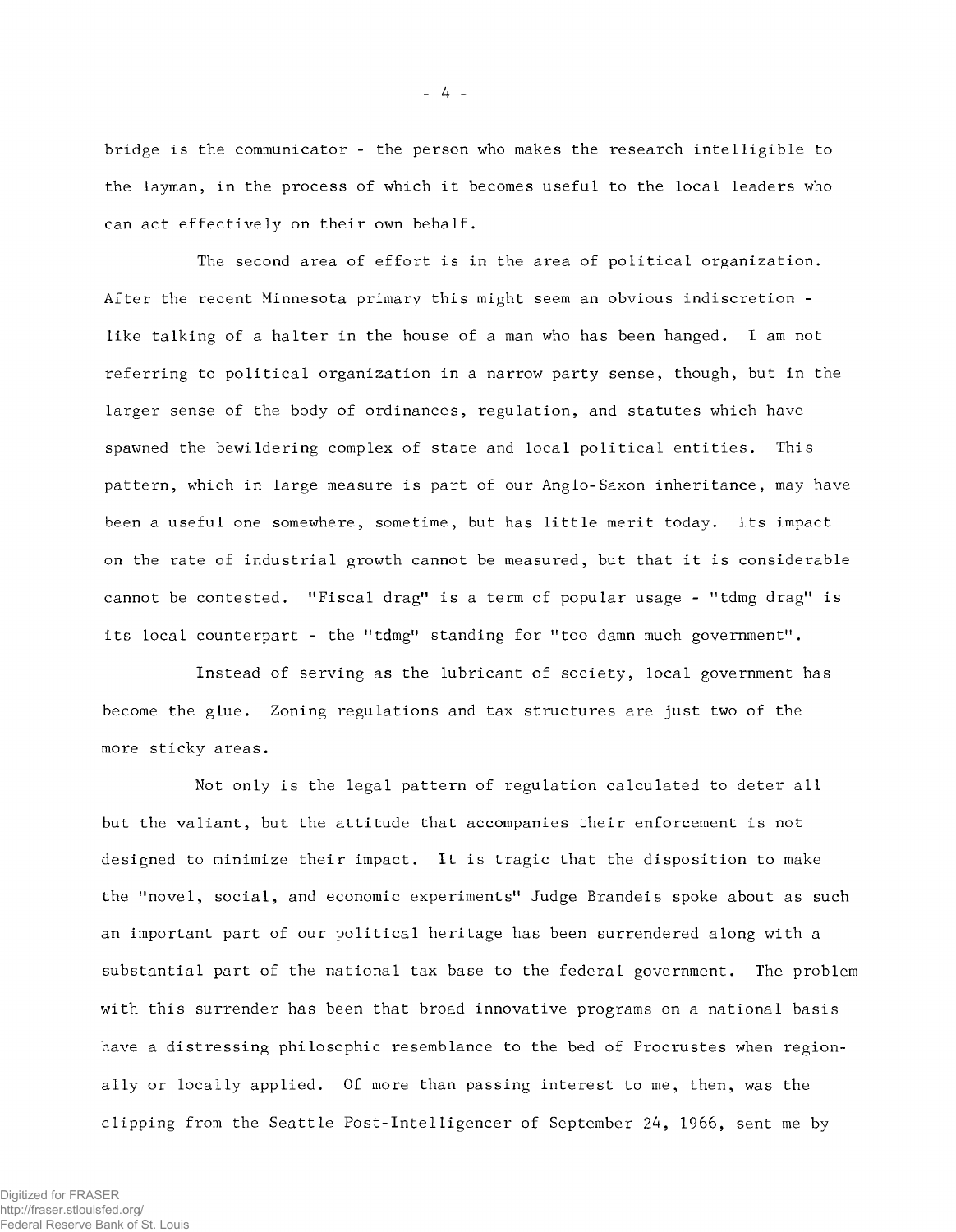**a friend. It is concerned with a talk given by Norton Clapp, Chairman of the Board of the Weyerhaeuser Lumber Company of Tacoma, and I quote:**

"One of Washington State's leading industrialists Friday night **called for formation of a new Puget Sound regional government as a modern solution to a present-day 'horse and buggy' system that, in effect, blocks smooth development.**

**"Clapp pulled few punches in describing the present system of government:'**

**'Governmental unit has been piled on top of governmental unit and things have become extremely complicated and auite uncoordinated - and often, very illogical.**

**'The problem today is, however, that we are still operating under the old system, which has been repeatedly patched up in attempts to meet changing needs.**

**"Change will not be easy, he warned, adding:**

**'To begin with, we have a surprisingly large herd of sacred cows. The rigidity of much of our community and governmental structure, by its very nature, tends seriously to limit both** the extent and the quality of our growth. Out institutions were designed to meet past needs.'"

**Any discussion of regional economic growth either starts or is stopped (and sometimes both) with an exploration of financing. Where is the money going to come from? There are the two traditional sources - private and public treasuries.**

**What does private investment require? The obvious are opportunity, return, and security. Less obvious is the importance of economic/emotional climate. Success begets success - bigness begets bigness. Number 1 in the new industrial park is the tough one. Venture capital is hunch capital. It is usually timorous capital as well. "Venture" capital often turns out that way unintentionally. Most investors think they have minimized the risks at the outset - and only later find out just how venturesome they really have been. Nothing allays the pre-commitment jitters like the sight of another industrial building with reassuring smoke coming from its chimneys. Number 1 can be found in one of two places - the business already in the community, and the outside**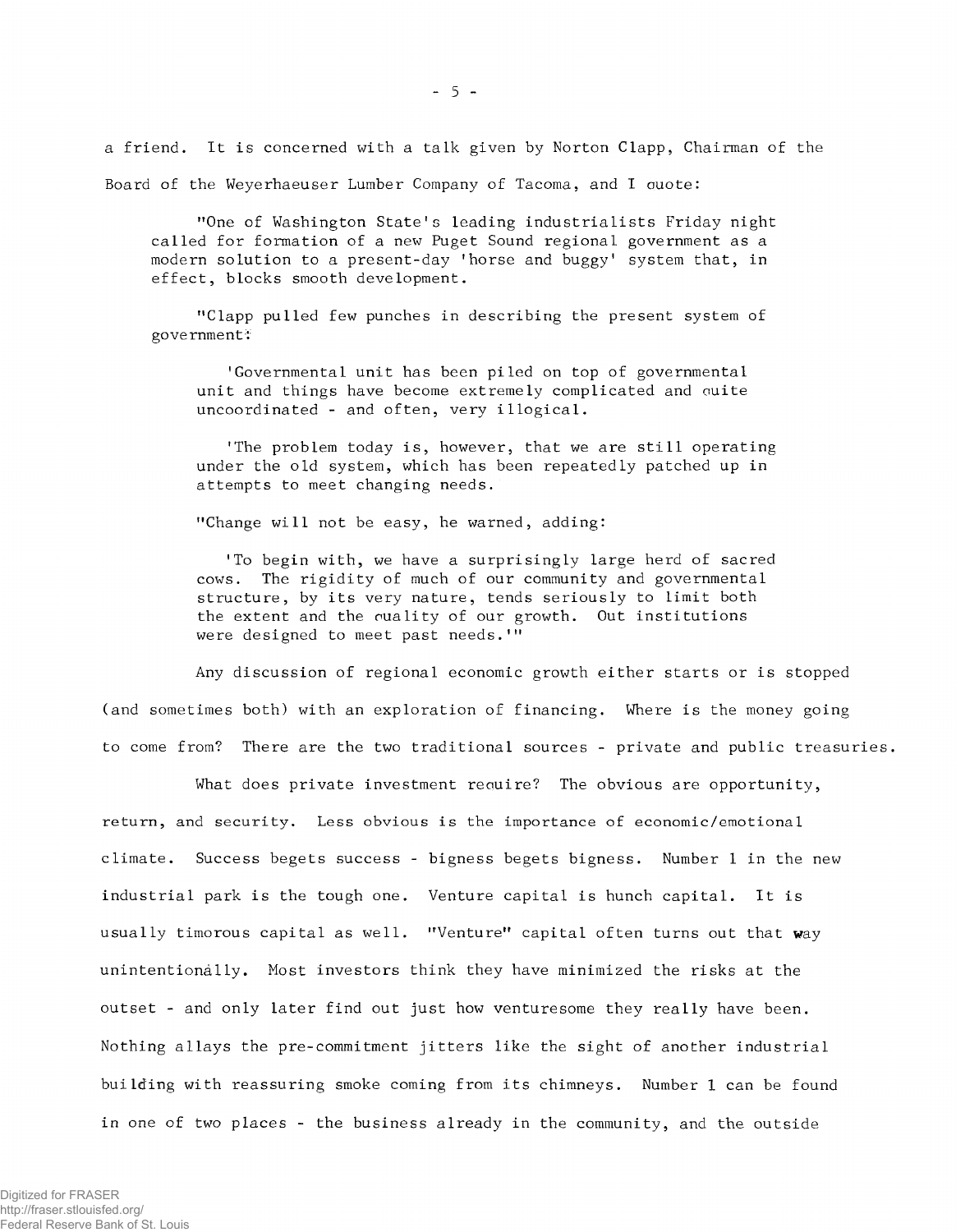**one looking for a home. Of the two, the former is 92.3758% easier and cheaper than the latter. Absolutely essential is a receptive economic climate in the town. It is axiomatic that business goes where it is wanted. If there is a single common denominator of the successfully surviving communities in this** district, it is the collective will of their business communities which mani**fests itself across the whole spectrum of community structure. Mostly though it appears as a quality of old-fashioned enthusiasm for business, an enthusiasm that is both innovative and realistic.**

**But what about the public assistance? This must come first for most communities. Seed corn in the form of urban renewal and area redevelopment fund must be secured from federal agencies in most instances. The only reason I don' say all, is not a lawyer's conservatism, but because I do know of one community in the district that was entirely financed from the private sector.**

**The modern mayor's office must include on its staff at least one technician familiar with the array of federal agencies operating in this field. It may be unfortunate, it may be an affront to those who would practice Christian Science in the economic field, but it sure is the American way. As a pragmatist I think it is a good way, because for most communities it is the only way and it does work.**

**This brings me full circle to regionalism. Fortunately, most of these programs are being regionally administered. There is no practical workable alternative to a continued expansion of the regional platform. Only by this means can we accomplish the necessary fitting of the program to the individual community and still achieve a measure of administrative efficiency. Only this way can talent and money be pooled - and still be reasonably accessible to the local community.**

**On the private side, the same must be done. The regional councils, of which yours is one, are important in providing forums for the interchange of**

 $-6-$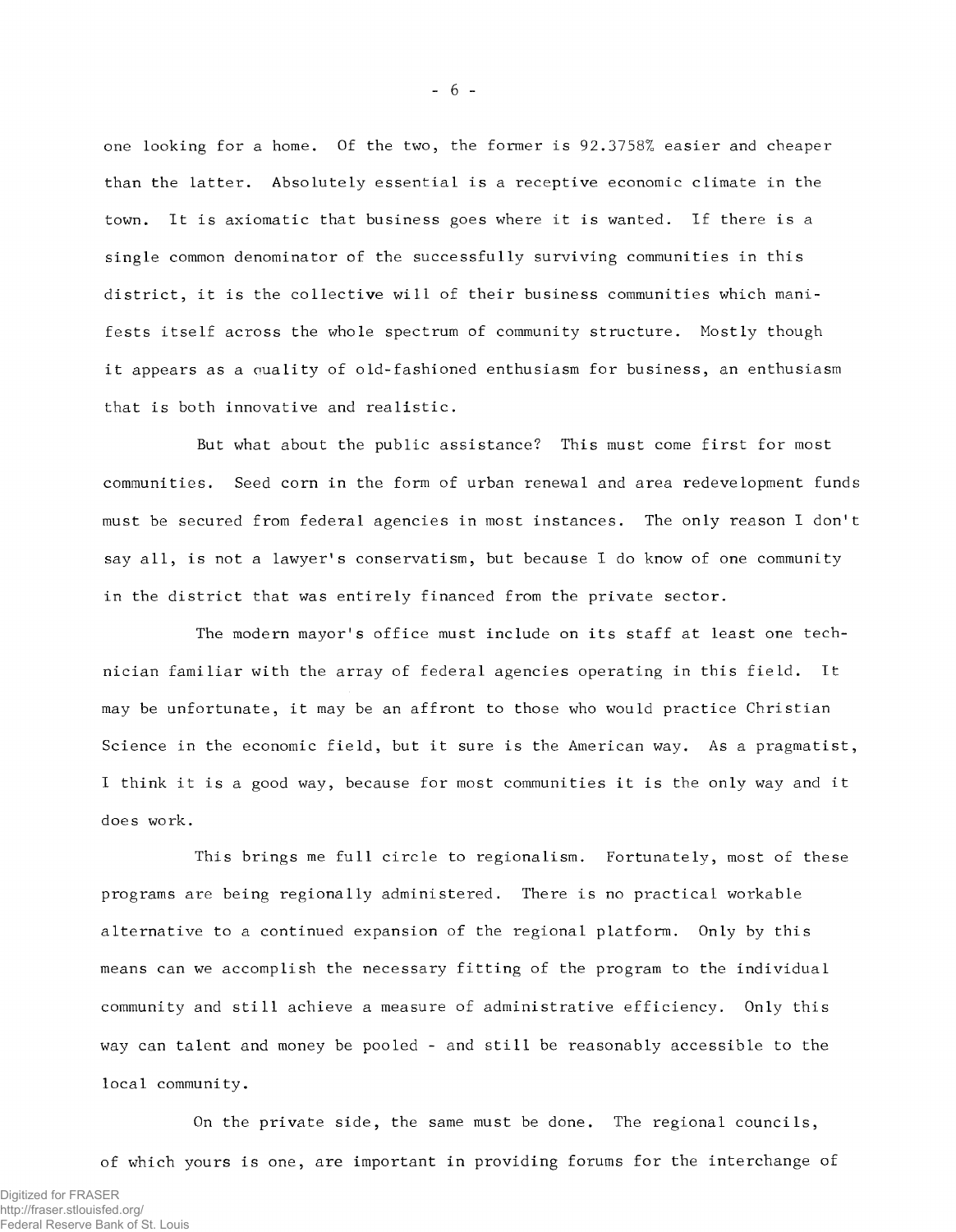**ideas. It is difficult to find the same measure of progress in private financial structures. Bank Holding companies have provided a measure of capital interchange in this district. Insurance companies do have regional contact offices with outlets in the major communities, usually through the banks. There are regional brokerage firms with branch offices through the district.**

**On the industrial side, most of the regional utility companies are making distinguished contributions to local planning and are helping to find ways to finance needed projects.**

**If we were to judge by the uniform noise level of protests, financing is as easy or as difficult one place as another. But is it really? Again bigness helps. It is a lot easier to put a deal together in the Twin Cities than in Blooming Prairie, Minnesota, that mythical everytown referred to by Mr. Foley yesterday. You must have more than a good idea - entrepreneural skill, and investment expertise are the difference between a successful beginning and none at all. I suspect the man from Blooming Prairie may feel he has been left to languish unfairly - and languish probably so - but unfairly may be too harsh for what is a normal market process. The problem of pooling capital is inextricable from this one - and I think is overshadowed by it. I am ouite certain we won't get it solved this morning. But some type of pooling of talents on a** regional basis must come about if Blooming Prairie is to be helped. The SBIC's, **it was hoped, would be such a vehicle, but their record has certainly been less than spectacular. It may be the regional council will be the answer. I would wager that if this hurdle can be surmounted, the capital shortage will be truly ecualized, if not eliminated. Here special credit again must be paid the utility companies.**

**It has been said that we need a moratorium on solutions, for each solution leads to more problems. In a recent meeting of the Minnesota Executive**

- 7 -